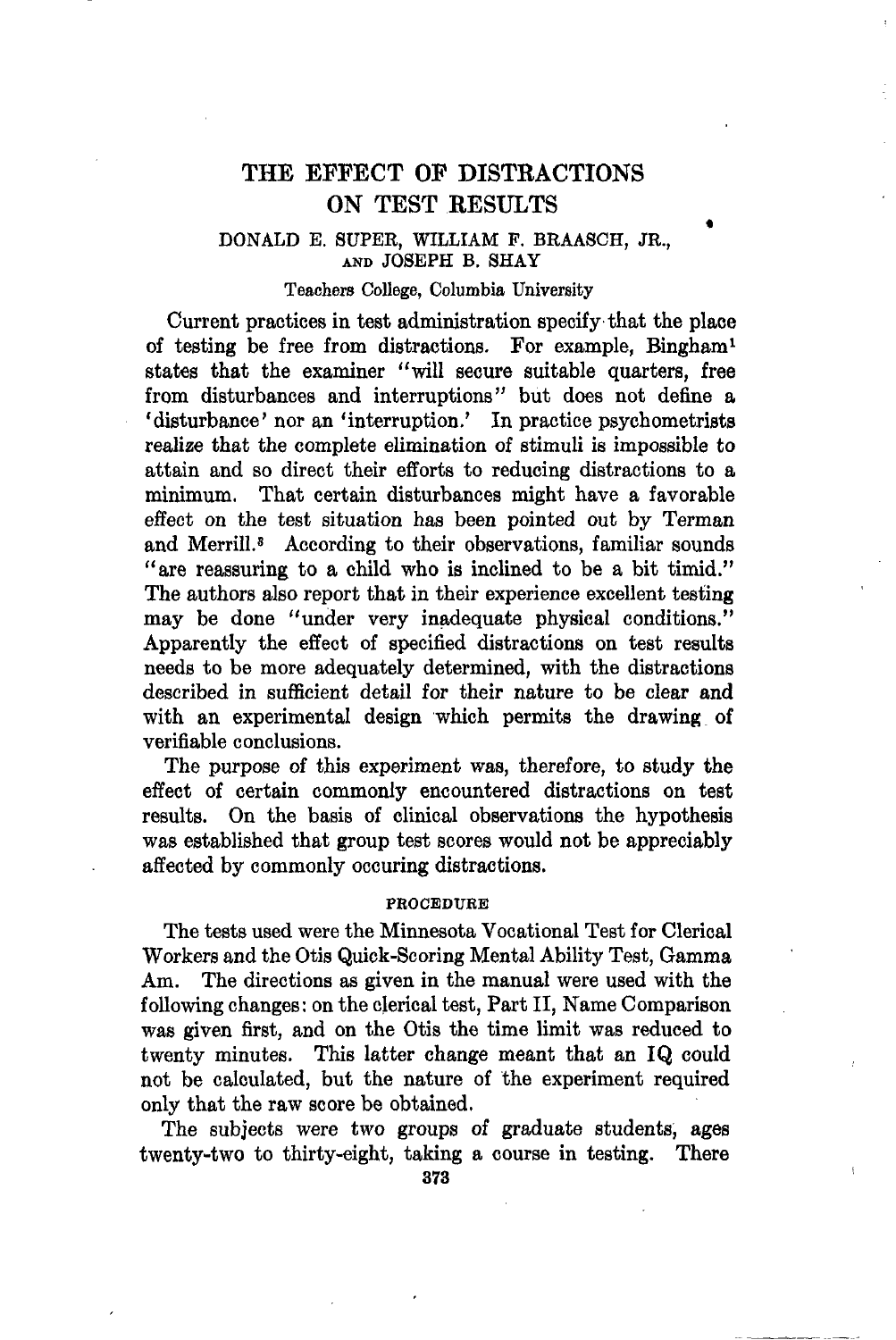were thirty in the distracted group and twenty-six in the control greup. The division of the class into sections had been made earlier on a random basis for instructional purposes. The Names part of the clerical test was used to determine the equality of the groups as it is a measure of the two abilities measured by the other tests (general intelligence and speed of discrimination); no distractions were planned during its administration.

Since the tests were administered during the regular laboratory period the impression given by the examiner was that they were a demonstration of group test administration and that the results were to be analyzed to ascertain the effect of administering the Names Test before rather than after the Numbers Test.

The instructions for the distractions during the various tests were as follows:

"1. Minnesota Clerical Names Test

"None

"2. Minnesota Clerical Numbers Test

"a) At the end of the second minute of testing the trumpeter will play the scale up, then down, will pause thirty seconds, then play the scale back up. The trumpeter will be in the next room and stand facing the closed connecting door.

"b) At the end of the fourth minute Mr. Hummel will burst into the room, stop short, look around, tiptoe to the examiner in an exaggeratedly quiet manner, whisper hoarsely 'How long are you going to be here?' and then exit on tiptoe, leaving the door slightly ajar.

"3. Otis Test of Mental Ability

"a) While marking the answer to the third question, Miss Furstman will break her pencil point with a loud snap. She will then make a mild exclamation as she drops the pencil, slide the chair back with a scraping noise, get up and walk with ostentatious care to the examiner for another pencil.

"b) At the end of the fourth minute Mr. Hummel and Mr. Appel will walk down the stairs from the fourth floor, arguing loudly on Schwellenbach's suggested ban of the Communist Party. The discussion near the door should last for about one minute. The examiner will have placed himself on the far side of the room so as to arrive at the door at about the time the two men are ready to move on.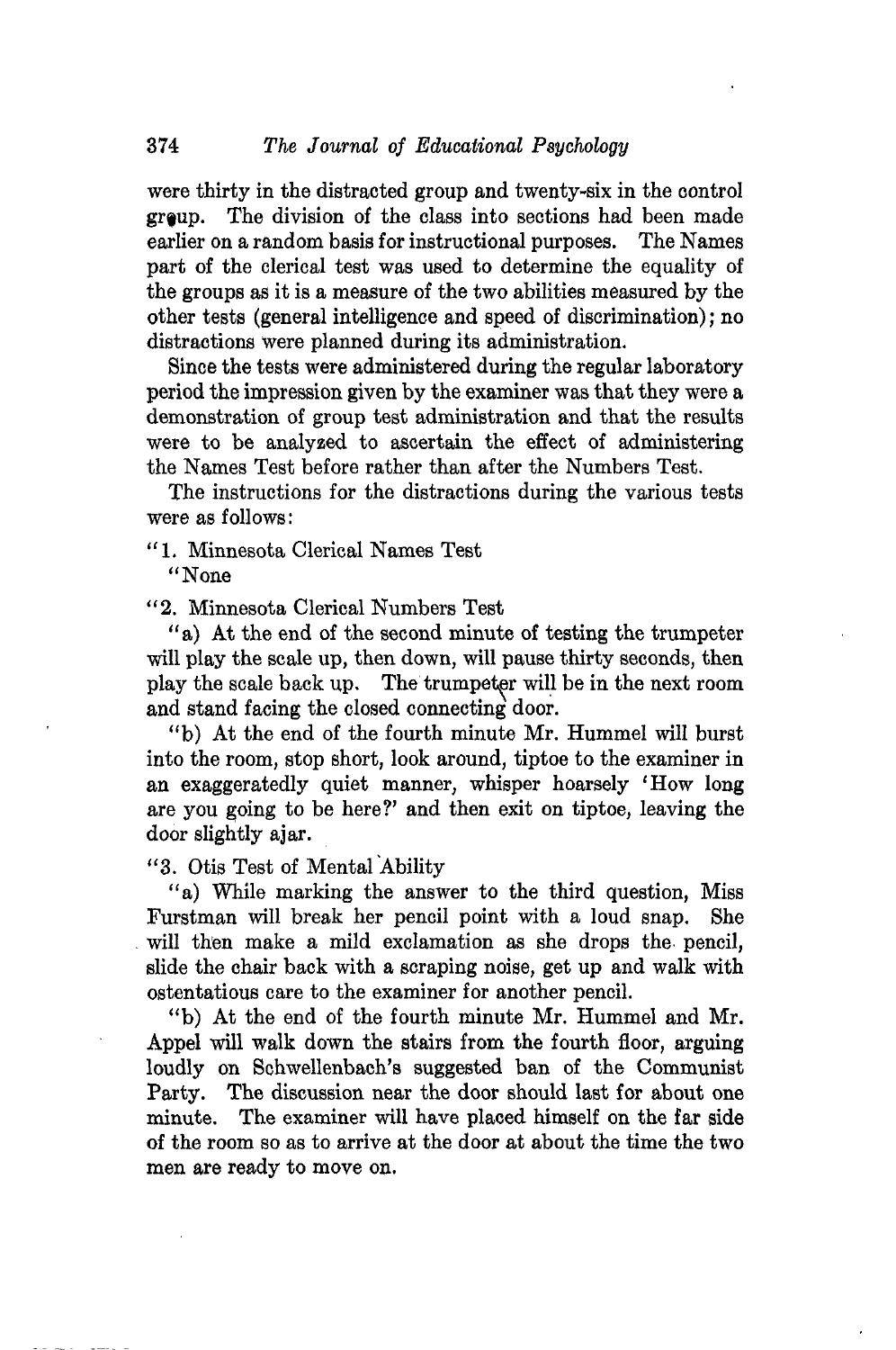"c) At the end of ten minutes the trumpeter will play six bars of 'Home Sweet Home,' falter, recover, and go on to finish the melody. The trumpeter will give the impression that the melody is being played by a novice. The location will be the same as described in 2a) above.

"d) At the beginning of the test, the examiner will set the timer to ring at fifteen instead of twenty minutes. When the bell rings the examiner will pick up the timer, look at it, look at his stopwatch, and announce, 'Go on with the test.'"

The inclusion of musical distractions was not incongruent since the music department uses nearby rooms for practice.

None of the distractions went unnoticed during the test period. One minute after the Minnesota Numbers Test started, the playing of a piano in the room below could be heard. This did not attract as much attention as the trumpet which caused a number of students to "look up, some to snicker, and one to inquire facetiously, "Was that intentional?" The examiner shook his head.

The entrance of the examiner's 'friend' caused a few of the students to look up.

The pencil-breaking incident at the beginning of the Otis caused some murmuring among the students in the immediate vicinity.

The argument in the hall was aided by passing students who joined in the discussion, thinking it genuine, and added to the. commotion in a realistic way. Several of the subjects looked up and one or two looked out of the door.at the disputants.

The trumpeter's second effort resulted in many of the students looking up and a good deal of snickering.

A general reaction of annoyance at the mis-timing of the Otis was expressed by unintelligible muttering.

After the test a few comments on the quality of the trumpeting and the fact that the examinees had been 'cheated out of two seconds' were made. A discussion of the experiment the following week confirmed the belief that none of the class was aware of the real intent of the experiment.

## **RESULTS**

The tests were scored according to standard procedures and the results were tabulated by age and sex for each group. No differ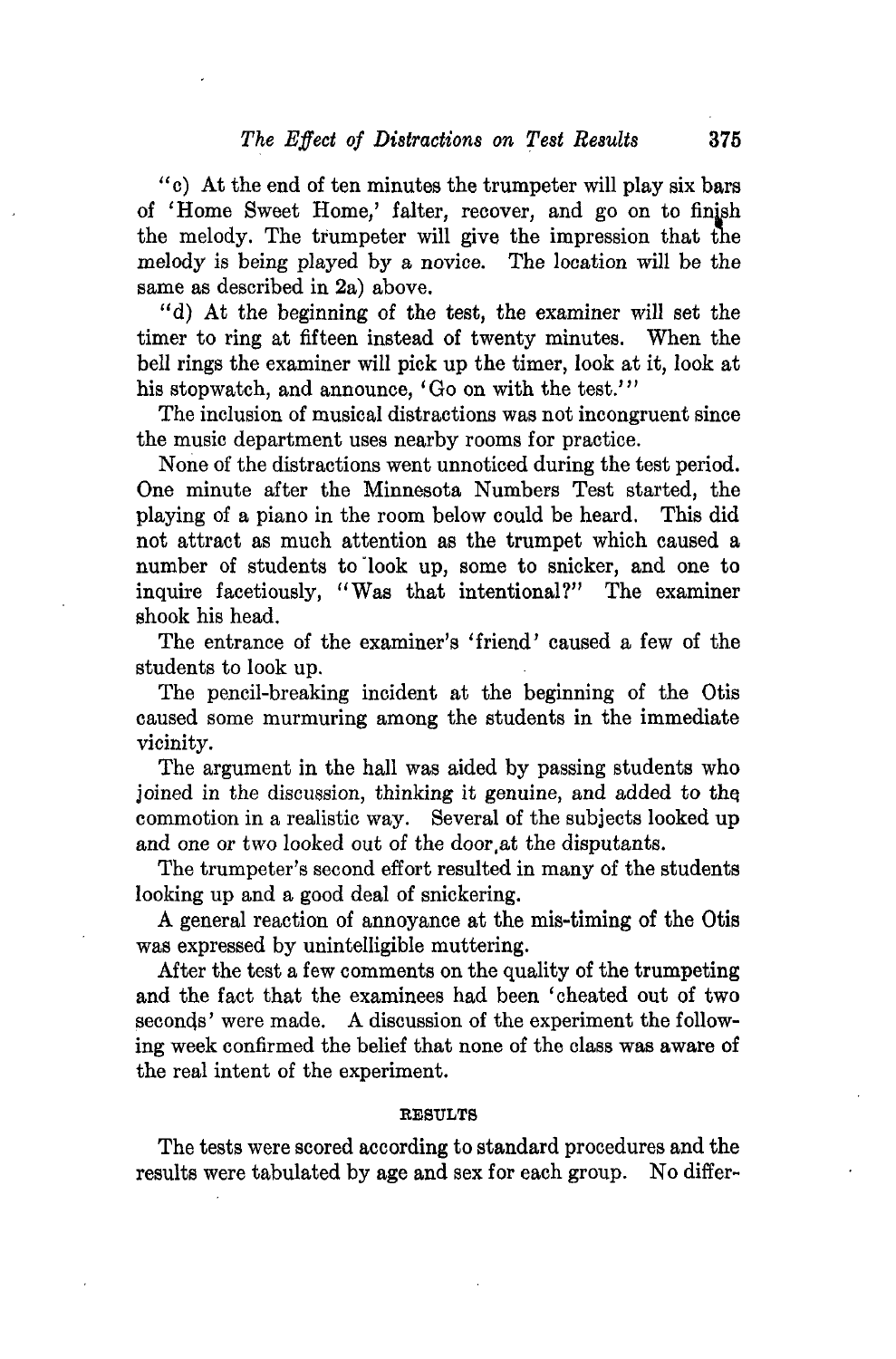ences approaching statistical significance were found for either age or sex, so combined data were used for comparisons.

Table I gives the means, standard deviations, and critical ratios for each of the tests. None of the differences were statistically significant even at the ten per cent level.

|                           | TABLE I |             |       |
|---------------------------|---------|-------------|-------|
| Names                     | Mean    | $_{\rm SD}$ | C/R   |
| <b>Experimental Group</b> | 148.2   | 24.54       | 1.6   |
| Control Group             | 135.5   | 34.86       |       |
| Numbers                   |         |             |       |
| <b>Experimental Group</b> | 132.7   | 30.62       | 0.676 |
| Control Group             | 138.1   | 27.68       |       |
| Otis                      |         |             |       |
| <b>Experimental Group</b> | 55.4    | 8.43        | 0.75  |
| Control Group             | 52.1    | 9.29        |       |
|                           |         |             |       |

The greatest mean difference obtained was for the Minnesota Names Test which was administered without distractions. The difference of 12.7 points is not statistically significant, since a critical ratio larger than that of 1.6 could be expected in ten cases out of one hundred. Critical ratios larger than .676 and .75 can be expected in more than forty cases out of one hundred.

The conclusion reached is that the distractions were not sufficiently disturbing to affect the performance of the group.

## **SUMMARY**

This experiment was designed to determine whether or not some of the more commonly occurring distractions have an effect on group test results.

Two groups of graduate students were given the Minnesota Vocational Test for Clerical Workers and the Otis Test for Mental Several commonly occurring distractions were staged for one group during the Numbers part of the Clerical Test and during the Otis Test. None of the subjects was aware of the nature of the experiment.

No statistically significant differences were found. The conclusion was drawn that commonly occurring distractions do not affect test results.